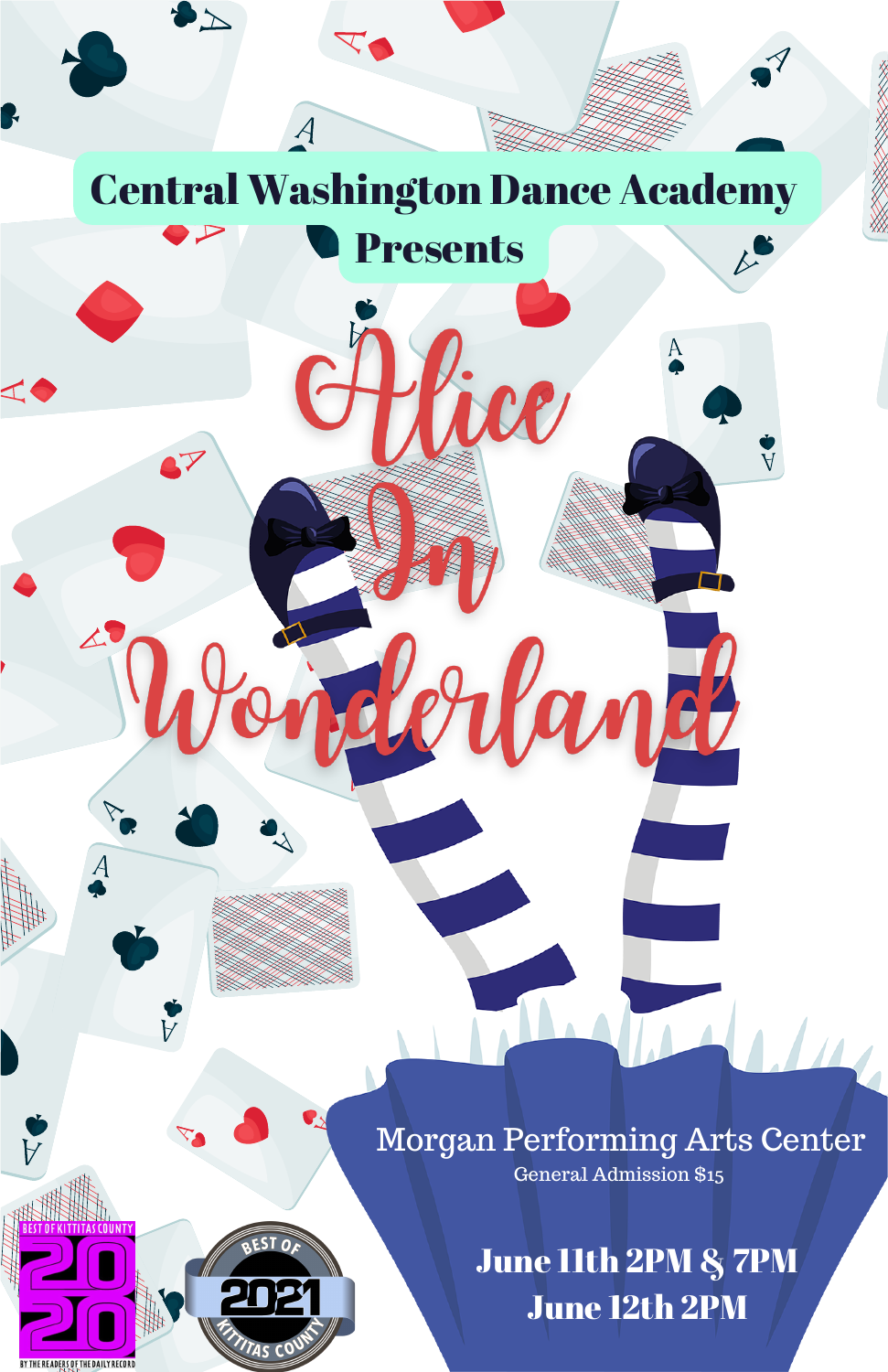### The Story of

Alice in Wonderland

Our story begins in the town center. Friends greet each other and enjoy the beautiful day. As with any town, there is some drama that takes place too. Alice wants to join in the fun, but her sister has other ideas.

Alice and her older sister argue about Alice's lack of enthusiasm regarding her studies. As soon as her sister leaves, Alice abandons her book and lays down for a nap. Out of nowhere a silly white rabbit appears who is in a tizzy over being late. Alice chases the rabbit throughout the garden and suddenly falls down a rabbit hole.

As she falls, Alice is greeted by mysterious maze masters. Alice finds a bottle of liquid and when she takes a drink from it, she immediately shrinks. She then eats from a large cookie and grows normal again. A series of mysterious mirrors appear that change her back and forth in size.

Alice emerges from the rabbit hole only to discover she has landed in a mysterious land. Exhausted, she faints. When she awakes, she is frightened and begins to cry, creating an ocean of tears. Through the ocean, she is greeted by the Queen of the Mist and her Sea Sprites. They try to befriend her but they are interrupted by rowdy pirates. The pirates try to capture Alice only to be defeated by the sea sprites who steal their treasure!

Wonderland is a magical garden full of butterflies and flowers. Alice is greeted by many creatures of the magical land. Alice pleads with the cheshire cat to explain where she is. Suddenly, the Mad Hatter appears intent on preparations for his Tea Party. Soon, the White Rabbit appears in a rush. Alice, joined by the Mad Hatter, March Hare and the Door Mouse capture the White rabbit. Alice pleads with the White Rabbit to show her the way home but he frantically escapes . The Mad Hatter and the March Hare gleefully agree to help Alice find him!

Alice arrives at the the Red Queen's gardens, who she finds to be quite mad. Pink Flamingos appear who are forced into a game of croquet. The Red Queen had baked some tarts that summer day and the Knave of Hearts steals them - and faces dire consequences. Alice confronts the Red Queen while the Mad Hatter and March Hare rescue the Knave from certain death. The Red Queen tells Alice that she must go to the White Queen, retrieve the magic sword, and bring it back to the palace or it will be "Off with her head!" for Alice.

At the Palace of the White Queen, the queen enters and is surprised by Alice and her friends. Alice pleads with her for the magic sword. The White Queen gives it to her only to find that Alice is terrified and pleads to give it back. The White queen agrees to accompany them in their return to face the Red Queen.

The foursome returns to face the Red Queen. The Red Queen orders the guards to attack. A fierce battle follows.

Suddenly everyone vanishes leaving Alice alone, Slowly all the characters begin to swirl around her as if in a dream. Alice awakens to discover herself back home in her garden. She believes it must have all been a dream...But, no one knows for sure the power of Wonderland.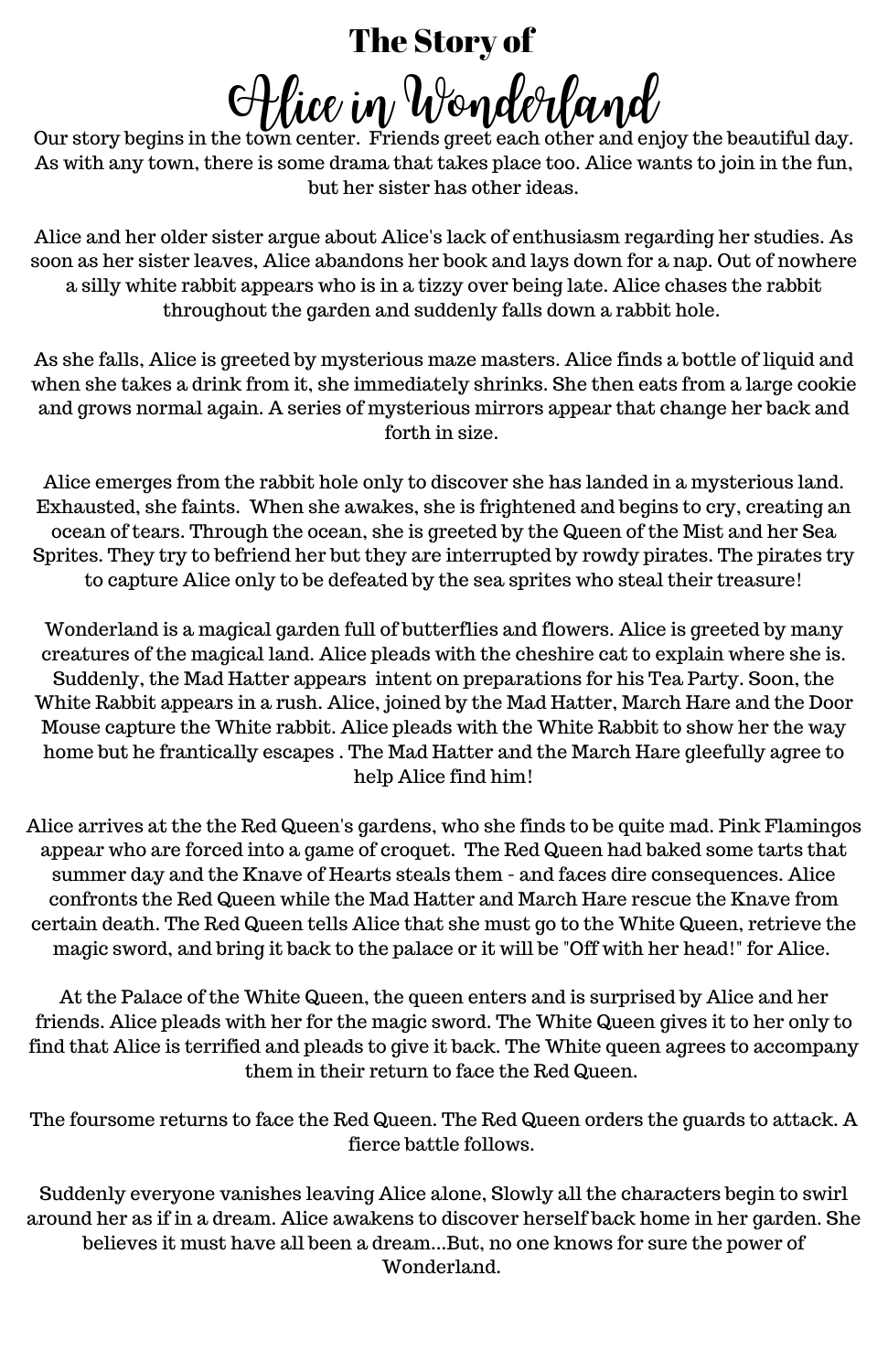## The Town

### Choreography by Cindy Bruns

| .Evelyn Atherton, Elise Boitano            |
|--------------------------------------------|
| Ella Cortese.Ella Frick.Isabella Gutierrez |
| Audrey Ingraham, Aidan McKee-Bruns         |
| Ava Moultine, Julia Nicolai, Aspen Smith   |
| Emma Tomlich, Kaylee Wooldridge            |
|                                            |
| .Josh Ingraham, David Stevens              |
| Cole Woody                                 |
| Liliana Baldovinos, Julianne Bryant.       |
| Aria Davenport, Isabelle Kirkham           |
| Jenna Miller. Alekzandra Widner            |
| Ellie Youngblood                           |

## Alice's Garden

### Choreography by Cindy Bruns

## Down The Rabbit Hole

Choreography by Cindy Bruns & Taylor Bir

| <b>Alice</b> |                                   |
|--------------|-----------------------------------|
|              |                                   |
|              | Leila Hickerson, Raylee Rhodes    |
|              | Lainey Richardson, Khloe Squire   |
|              | Julianne Bryant, Ella Cortese     |
|              | Aidan McKee-Bruns, Aspen Smith    |
|              | Taigan Seamons, Kaylee Wooldridge |
|              | Paige Woody                       |
|              |                                   |
|              |                                   |
|              | Emily Malella, Adilyn Peterson    |
|              |                                   |
|              | Evelyn Atherton, Elise Boitano.   |
|              | Audrey Ingraham, Ava Moultine     |
|              | Emma Tomlich, Julia Nicolai       |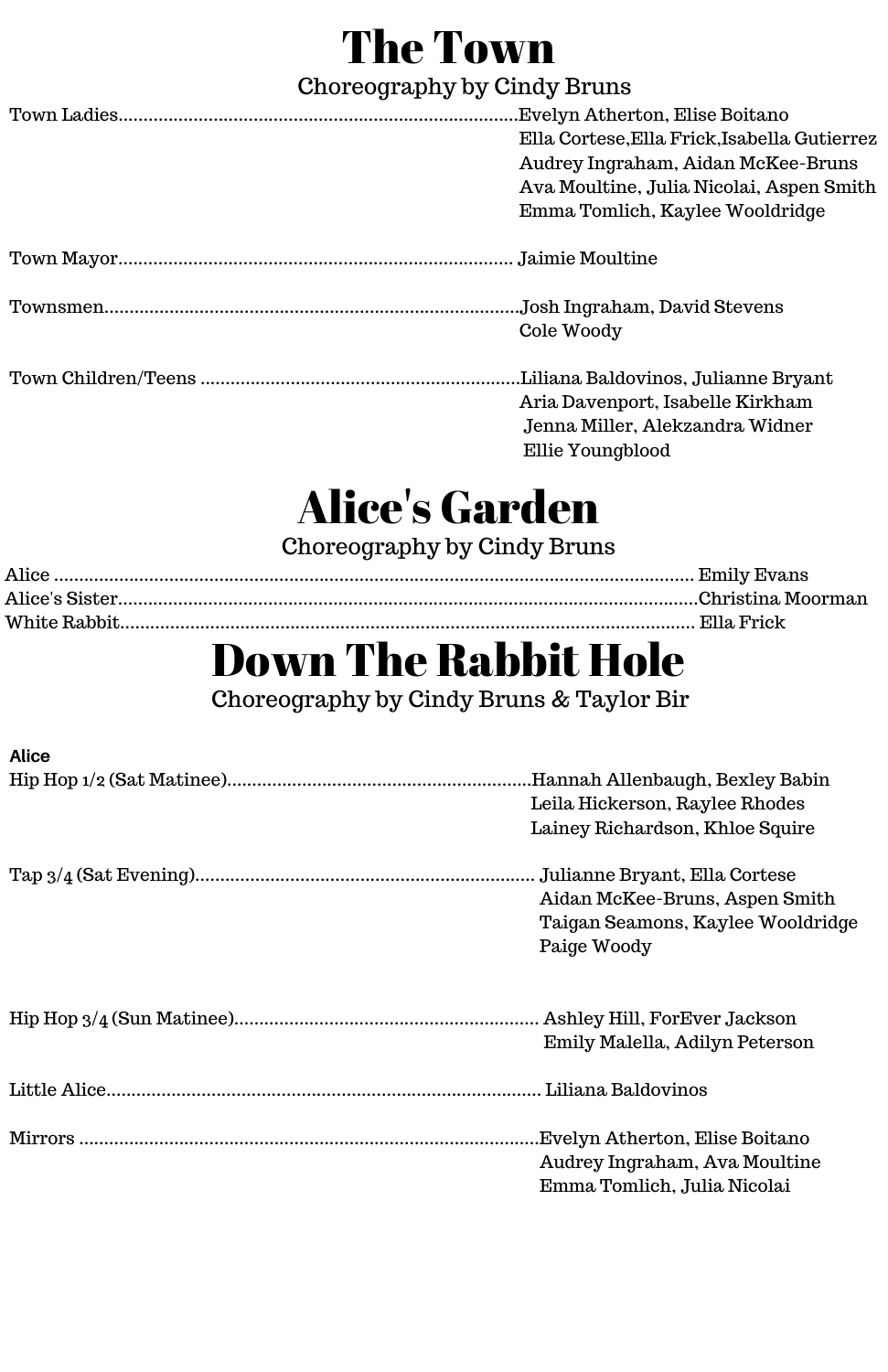# Ocean of Tears

### Choreography by Jane Venezia

| Alice                    |                                    |
|--------------------------|------------------------------------|
|                          | Emilie Adams, Millie Baete         |
| *Choreography Taylor Bir | Phoebe Blum. Jade Forster          |
|                          | Hailey Gallegos, Kaydence McCune   |
|                          | Malia Shaddock, Taylor Sori        |
|                          | Evelyn Surber                      |
|                          | Aria Davenport, ForEver Jackson    |
| *Choreography Taylor Bir | Isabelle Kirkham, Mila Neely       |
|                          | Presley Rogala                     |
|                          |                                    |
|                          | . Aria Davenport, Isabelle Kirkham |
|                          | Jenna Miller. Alekzandra Widner.   |
|                          | Ellie Youngblood                   |
|                          | Josh Ingraham, Cole Woody          |

## Wonderland

### Choreography by Taylor Bir & Jane Venezia

#### **Alice**

| *Choreography Rhodes Van Houten | .Ella Cortese, Isabella Gutierez<br>Audrey Ingraham<br>Aidan McKee-Bruns<br>Addison Rodriguez<br>Kaylee Wooldridge                                                                   |
|---------------------------------|--------------------------------------------------------------------------------------------------------------------------------------------------------------------------------------|
|                                 | Ava Moultine, Julia Nicolai<br>Aspen Smith                                                                                                                                           |
|                                 | Scarlett Bergford, Elaine Bruce<br>Skylar Buckingham, Averie Conley<br>Beckett Clayton, Scarlett Moya<br>Natalie Rheinberger                                                         |
|                                 | Josie Boitano, Drezdyn Cross<br>Grace Deffinbaugh, Alice Fieroh<br>Charlotte Frantz, Hailey Gomez<br>Lena Huber, Emersyn Johnson<br>Addison Reed, McKinley Rideout<br>Paislee Worgan |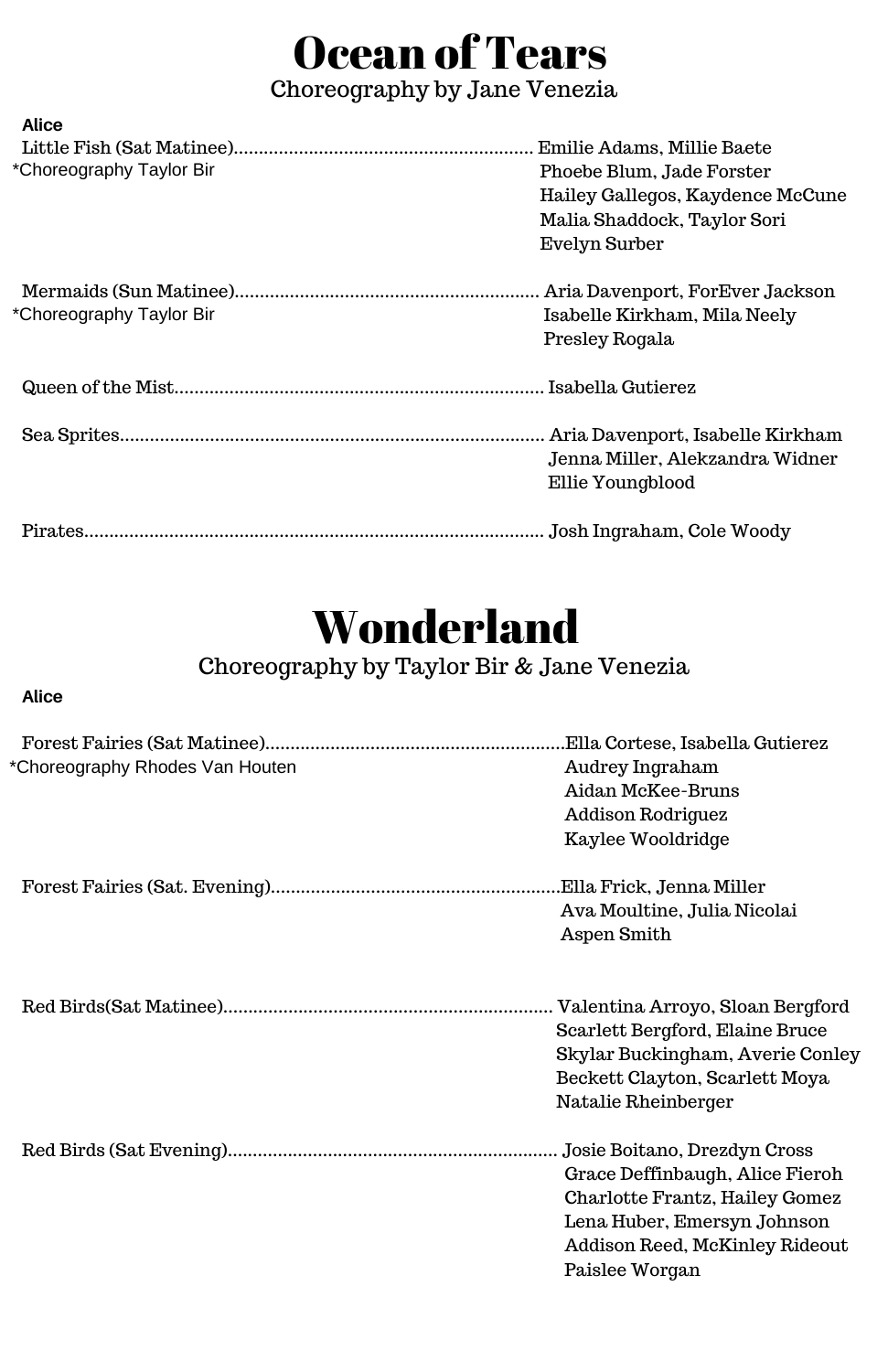| Elaine Bruce, Aubree Carstens<br>Charlotte Frantz, Traylee Kriebel<br>Lennon Morse, Addison Spencer |
|-----------------------------------------------------------------------------------------------------|

Cheshire Cat.......................................................................................Ella Cortese

## The Tea Party

Choreography by Jane Venezia

### **Alice-White Rabbit**

| *Choreography Taylor Bir |  |
|--------------------------|--|

Intermission

# The Red Queen Palace

Choreography by Cindy Bruns

### **Alice-Mad Hatter- March Hare-White Rabbit**

|                          | Traylee Kribel, Addison Spencer                                       |
|--------------------------|-----------------------------------------------------------------------|
|                          | Isabelle Kirkham "Jenna Miller<br>Alekzandra Widner, Ellie Youngblood |
|                          |                                                                       |
| *Choreography Taylor Bir | Mila Neely, Presley Rogala                                            |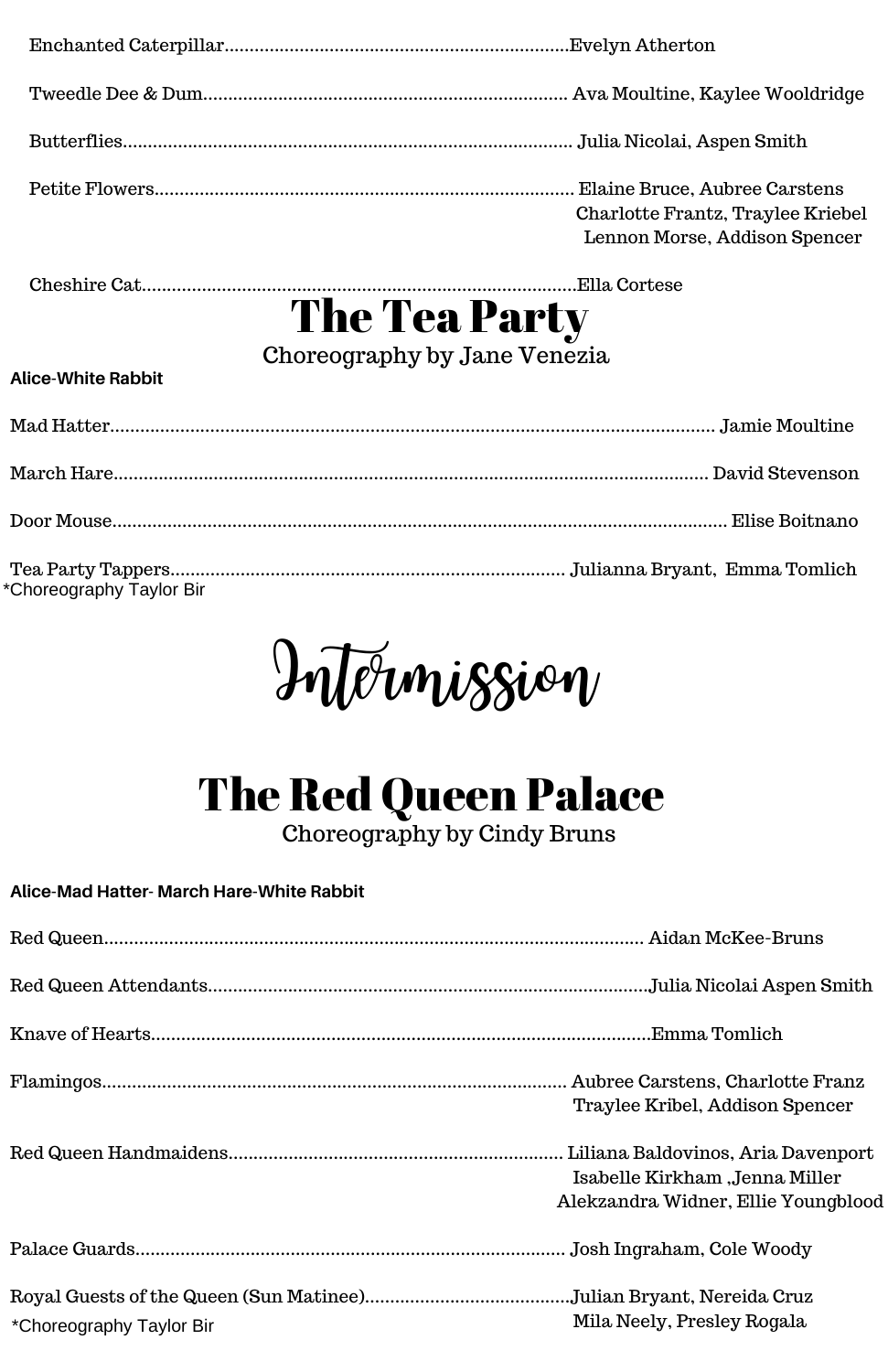# Kingdom of the White Queen

Choreography by Jane Venezia

**Alice-Mad Hatter- March Hare**

|                          | Elise Boitano, Isabella Gutierrez<br>Ava Moultine, Kaylee Wooldridge                                                                                                             |
|--------------------------|----------------------------------------------------------------------------------------------------------------------------------------------------------------------------------|
| *Choreography Taylor Bir | Daphne Allen, Rio Encinas<br>Teghean Hale, Julianna Kirk<br>Mariana Lowe, Lennon Morse<br>Addison Spencer, Gracie Wilson<br>Ellie Wulf                                           |
|                          | Maddie Adams, Bexley Babin<br>Harper Blum, Aubree Carstens<br>Isabel Fowler, Fiona Fogle<br>Hollister Graham, Finley Graham<br>Graysen Hurst, Leila Hickerson<br>Traylee Kriebel |

# The Battle

Choreography by Jane Venezia

**Alice-Red Queen-White Queen -Mad Hatter- March Hare-Knave of Hearts- White Rabbit- Guards-Red Queen Attendants- Red Queen Handmaidens**

# Up the Rabbit Hole

Choreography by Cindy Bruns

**Alice-Red Queen- White Queen-Mad Hatter- March Hare-White Rabbit- Cheshire Cat-Caterpillar- Tweedle Dee & Dum- Knave of Hearts- Red Queen Attendants**

# The Awakening

Choreography by Cindy Bruns

**Alice & Alice's Sister**

Enjoy  $\mathcal{U}$ Show!!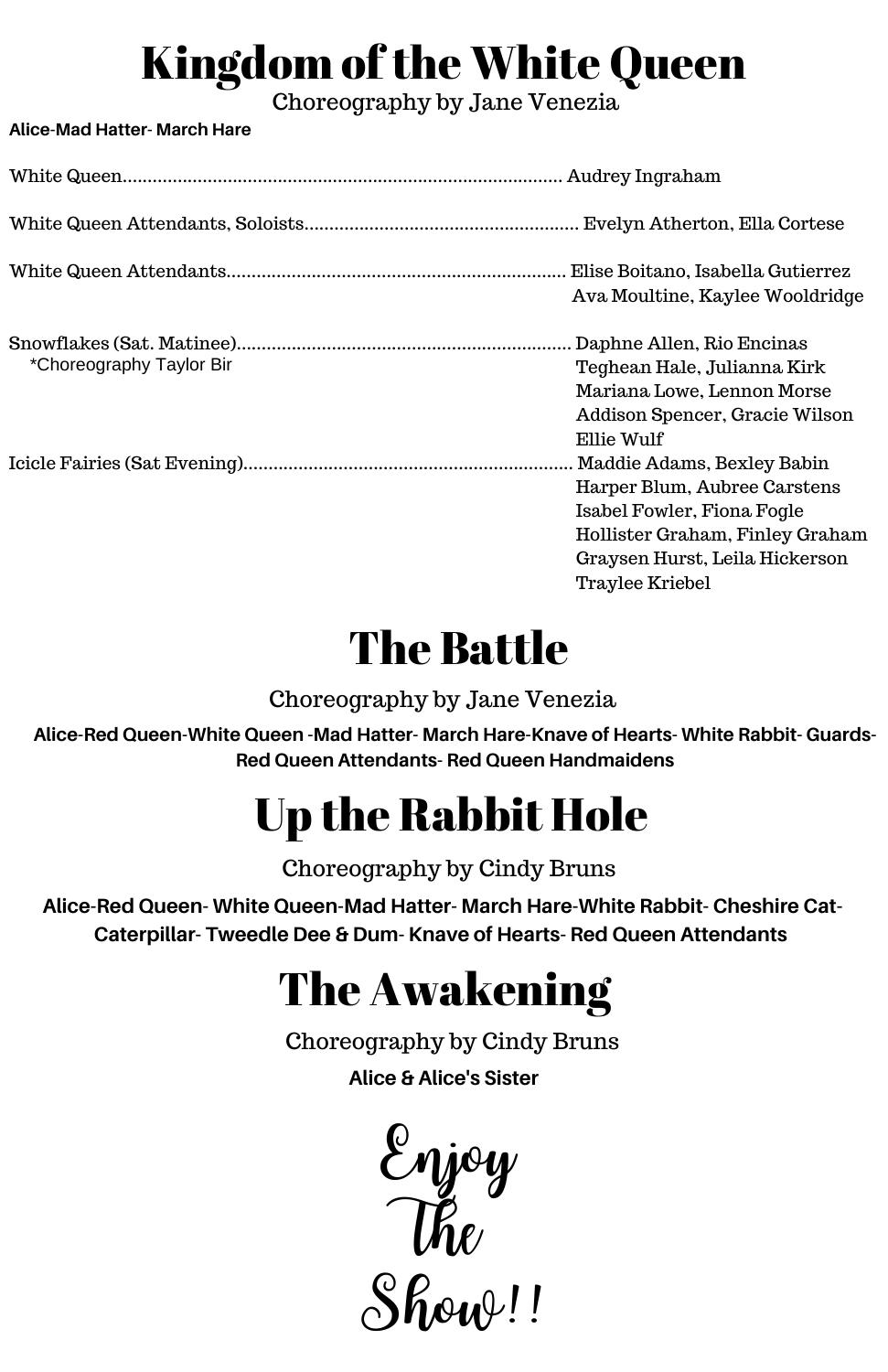## Production Staff

| Jane Venezia, Rhodes Van Houten           |
|-------------------------------------------|
|                                           |
|                                           |
|                                           |
|                                           |
| Wendy Kirkham, Lena Miller                |
|                                           |
| Beatriz Gutierrez, Laura Nicolai          |
| Samantha Spencer                          |
| Jennifer Widner                           |
|                                           |
| Jennifer Wooldridge<br>Lindsay Youngblood |
| Samantha Spencer                          |